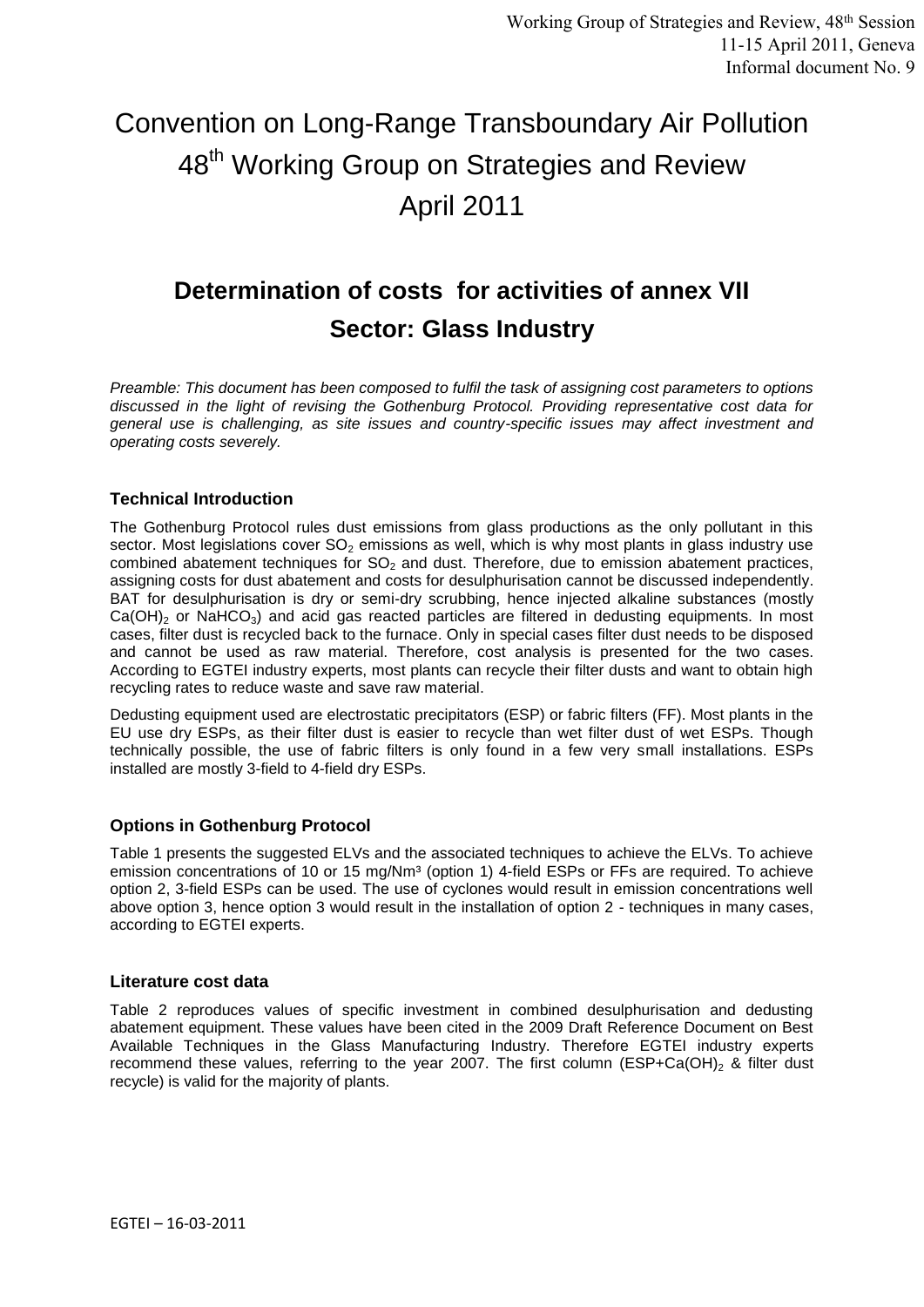| Suggested ELV for dust [mg/Nm <sup>3</sup> ] |                 |                                |                                                                                                     |    |                                |                      |          |                                             |  |  |  |
|----------------------------------------------|-----------------|--------------------------------|-----------------------------------------------------------------------------------------------------|----|--------------------------------|----------------------|----------|---------------------------------------------|--|--|--|
|                                              |                 |                                |                                                                                                     |    |                                |                      |          |                                             |  |  |  |
|                                              | <b>Option 1</b> |                                |                                                                                                     |    |                                | <b>Option 2</b>      | Option 3 |                                             |  |  |  |
|                                              |                 | <b>Lower BAT</b><br><b>AEL</b> | <b>Techniques</b>                                                                                   |    | <b>Upper BAT</b><br><b>AEL</b> | <b>Techniques</b>    |          | <b>Legislation</b>                          |  |  |  |
| <b>New</b><br>installations                  | 10              | 5                              | ESP or FF, where appropriate, in<br>conjunction with a dry or semi-dry<br>acid gas scrubbing system | 30 | 30                             | Same as for option 1 | 50       | <b>Based on an EGTEI</b><br>group consensus |  |  |  |
| Existing<br>installations                    | 15              | 5                              | ESP or FF, where appropriate, in<br>conjunction with a dry or semi-dry<br>acid gas scrubbing system | 30 | 30                             | Same as for option 1 | 50       | <b>Based on an EGTEI</b><br>group consensus |  |  |  |

**Table 1: Suggested options for limit values for dust emissions released from glass production**

For combustion gases: dry, 8 % oxygen by volume for continuous melters, 13 % oxygen by volume for discontinuous melters.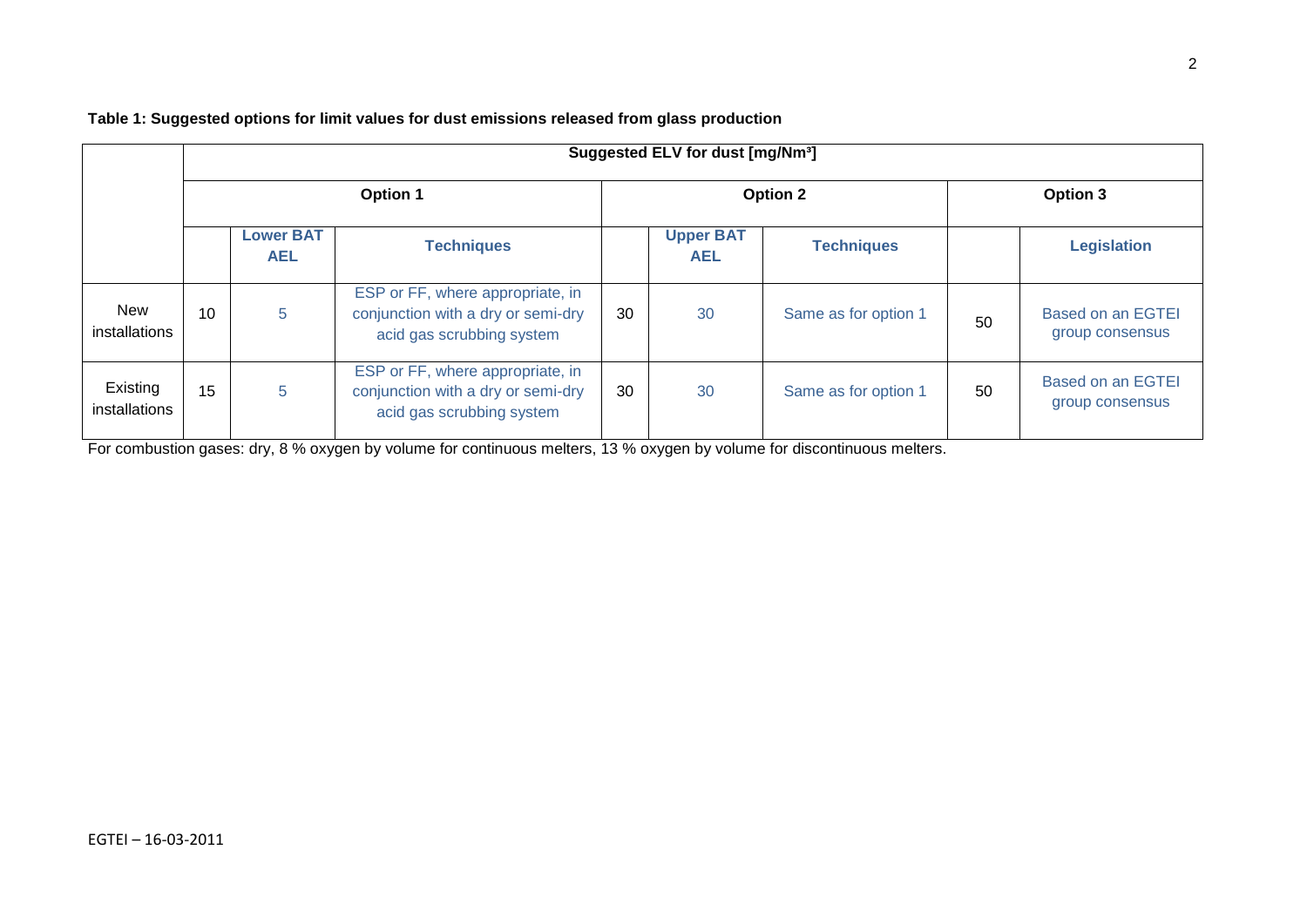Table 2: Specific investment for different combinations of filters (dust) and scrubbers  $(SO<sub>x</sub>)$  for glass furnaces (Evaluation of costs associated with air pollution control for glass melting, Beerkens, 2007)

| <b>Type of</b><br>glass | <b>Production(Tons</b><br>melt per day) | ESP & dry<br>scrubber<br>(Ca(OH) <sub>2</sub> )<br><b>Filter dust</b><br>recycle [€/t] | ESP & dry<br>scrubber<br>(Ca(OH) <sub>2</sub> )<br><b>Filter dust</b><br>disposal [€/t] | ESP & dry<br>scrubber<br>(NaHCO <sub>3</sub> )<br><b>Filter dust</b><br>recycle [€/t] | ESP & dry<br>scrubber<br>(NaHCO <sub>3</sub> )<br><b>Filter dust</b><br>disposal [€/t] | Bag filter &<br>dry<br>scrubber<br><b>Filter dust</b><br>recycle [€/t] | Bag filter &<br>dry scrubber<br><b>Filter dust</b><br>disposal [€/t] | Bag filter &<br>semi dry<br>scrubber<br><b>Filter dust</b><br>recycle [€/t] | Bag filter &<br>semi dry<br>scrubber<br><b>Filter dust</b><br>disposal [€/t] | Wet<br>scrubber<br>$E/t$ ] |
|-------------------------|-----------------------------------------|----------------------------------------------------------------------------------------|-----------------------------------------------------------------------------------------|---------------------------------------------------------------------------------------|----------------------------------------------------------------------------------------|------------------------------------------------------------------------|----------------------------------------------------------------------|-----------------------------------------------------------------------------|------------------------------------------------------------------------------|----------------------------|
| Float                   | 500                                     | 4.8                                                                                    | 6.51                                                                                    |                                                                                       |                                                                                        |                                                                        | 6                                                                    | $7 - 7.35$                                                                  | 9.6 (gas)-13 (oil)                                                           |                            |
| Float                   | 700                                     | 4.27                                                                                   | 5.87                                                                                    | 4.39                                                                                  | 7.75                                                                                   | 6.98                                                                   |                                                                      |                                                                             |                                                                              |                            |
| Float                   | 900                                     | 3.88                                                                                   | 5.44                                                                                    |                                                                                       |                                                                                        |                                                                        |                                                                      | 5.82                                                                        | 8.33                                                                         |                            |
| Container               | 100-150                                 | 11                                                                                     | 14                                                                                      |                                                                                       |                                                                                        |                                                                        |                                                                      |                                                                             |                                                                              |                            |
| Container               | 200                                     |                                                                                        | 6.7                                                                                     |                                                                                       |                                                                                        | 4.63-5.9                                                               | $4.8 - 7$                                                            |                                                                             |                                                                              |                            |
| Container<br>(oil)      | 200                                     |                                                                                        |                                                                                         |                                                                                       |                                                                                        | 6.4                                                                    | 9.25                                                                 |                                                                             |                                                                              |                            |
| Container<br>(oil)      | 300-350                                 | $4.52 - 6$                                                                             | $6.31 - 7.5$                                                                            |                                                                                       | 7.38-8.33                                                                              | 3.86-5                                                                 | $4.11 - 7.3$                                                         | 5.3                                                                         | 6.54                                                                         |                            |
| Container               | 450                                     | $3.96 - 5.2$                                                                           | 4.77-6.5                                                                                |                                                                                       |                                                                                        | 2.9                                                                    | 3.6                                                                  |                                                                             |                                                                              |                            |
| Container<br>(oil)      | 600                                     | 3.58                                                                                   | 5.1                                                                                     |                                                                                       |                                                                                        | 2.7                                                                    | 3.37                                                                 |                                                                             |                                                                              |                            |
| Container<br>(gas)      | 740                                     | 4                                                                                      | 5.1                                                                                     |                                                                                       |                                                                                        |                                                                        |                                                                      |                                                                             |                                                                              |                            |
| Container<br>(gas)      | 1,240                                   | 3.4                                                                                    | 4.6                                                                                     |                                                                                       |                                                                                        |                                                                        |                                                                      |                                                                             |                                                                              |                            |
| Container<br>(oil)      | 1,240                                   | 3.7                                                                                    | 6.2                                                                                     |                                                                                       |                                                                                        |                                                                        |                                                                      |                                                                             |                                                                              |                            |
| Tableware               | 30-35                                   | 15.65                                                                                  | 16.7                                                                                    |                                                                                       |                                                                                        | 12.85                                                                  | 13.84                                                                |                                                                             |                                                                              |                            |